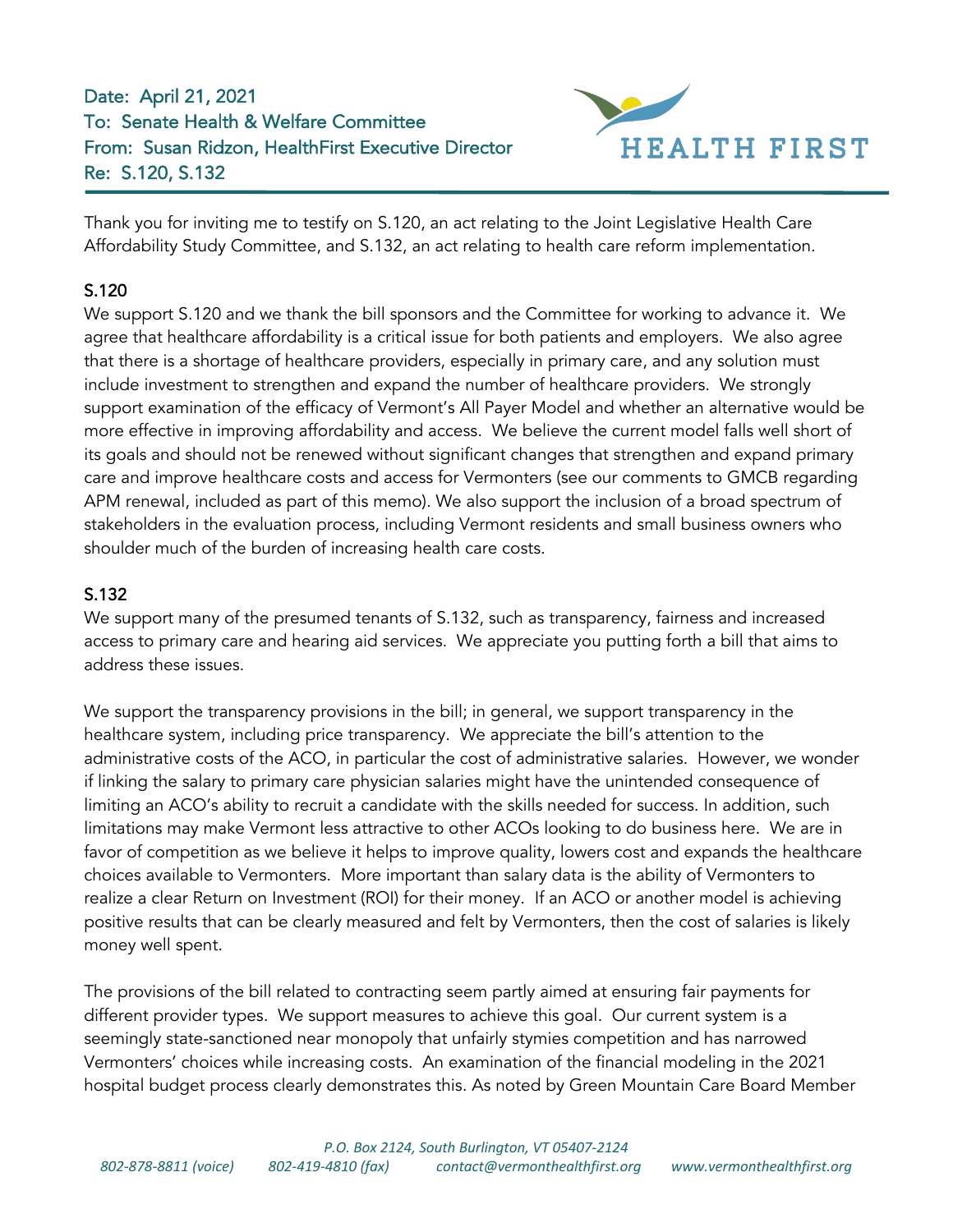Tom Pelham in his 2021 UVMMC budget [decision](https://gmcboard.vermont.gov/sites/gmcb/files/documents/FY21%20The%20University%20of%20Vermont%20Medical%20Center%20Budget%20Order%20and%20Cover%20Letter.pdf) dissent (pages 15-17), Vermonters' healthcare dollars are mainly going to one entity at the expense of the viability of the community hospitals and other community-based providers. Charges and price increases awarded to those with market power fuels the increase in health insurance rates that individuals and employers face each year. We support a system that distributes our finite healthcare dollars in a transparent and fair manner and isn't ruled by market dominance. The bill's provision of having the GMCB review every contract might be aiming to get at this issue. Though we applaud this presumed intent, we have concerns that GMCB review of every contract is not practical and is unlikely to achieve the desired equity. It may be simpler to require basic contracting guardrails and/or allow providers to form collective bargaining groups for the purpose of negotiating with payers.

On the issues of price transparency and market dominance, we recommend that the legislature utilize the available price transparency data to help inform and direct healthcare reform efforts. As of January 1, 2021, CMS mandated that hospitals publish price transparency data on 300 shoppable procedures. In addition, GMCB will be releasing a price transparency report that is driven off of VCURES and discharge data. We suggest that over the Summer, the Joint Fiscal Office explore the use of these two data sources to make the best use of this long sought and awaited market information.

We support the provision related to inclusion of specialty care in healthcare reform efforts. In addition, we suggest that you include language that directs the ACO or other health reform effort to encourage the use of lower cost sites of care when appropriate. Our current model doesn't seem to consider this, so many Vermonters are paying hospital prices for care that doesn't need to be done in a hospital. Encouraging the use of and bolstering the viability of independent practices and independently owned facilities will ensure Vermonters have continued access to these high value choices.

Lastly, we strongly support the provisions related to hearing aids and exploration of two primary care visits without cost sharing. As this committee is aware, out of pocket costs can be a deterrent to patients seeking primary care services early in the course of an illness when interventions are generally less costly. Removing this barrier to primary care makes sense and will result in future cost savings. However, we have concerns that our diminishing primary care workforce won't have the capacity to provide these needed services. Accordingly, we suggest that the exploration also includes an assessment of the ability of Vermont's primary care network to support the change, with the knowledge that Vermont needs to do significant work now to address the current primary care crisis to ensure Vermonters' needs will be met.

In summary, we support the concepts of transparency, fairness, and increased access outlined in S.132. However, we are skeptical that the bill will have a meaningful influence on affordability and access, while also ensuring that the way that we finance healthcare will fairly support an array of healthcare choices for Vermonters. In addition, the bill suggests that Vermont will continue with an ACO model. We do not believe this should presumed, given the ACO's lackluster performance to date. We believe Vermont should allow itself the flexibility to entertain other potential models of payment reform. Given the timing of the new federal Administration, Vermont is in a unique position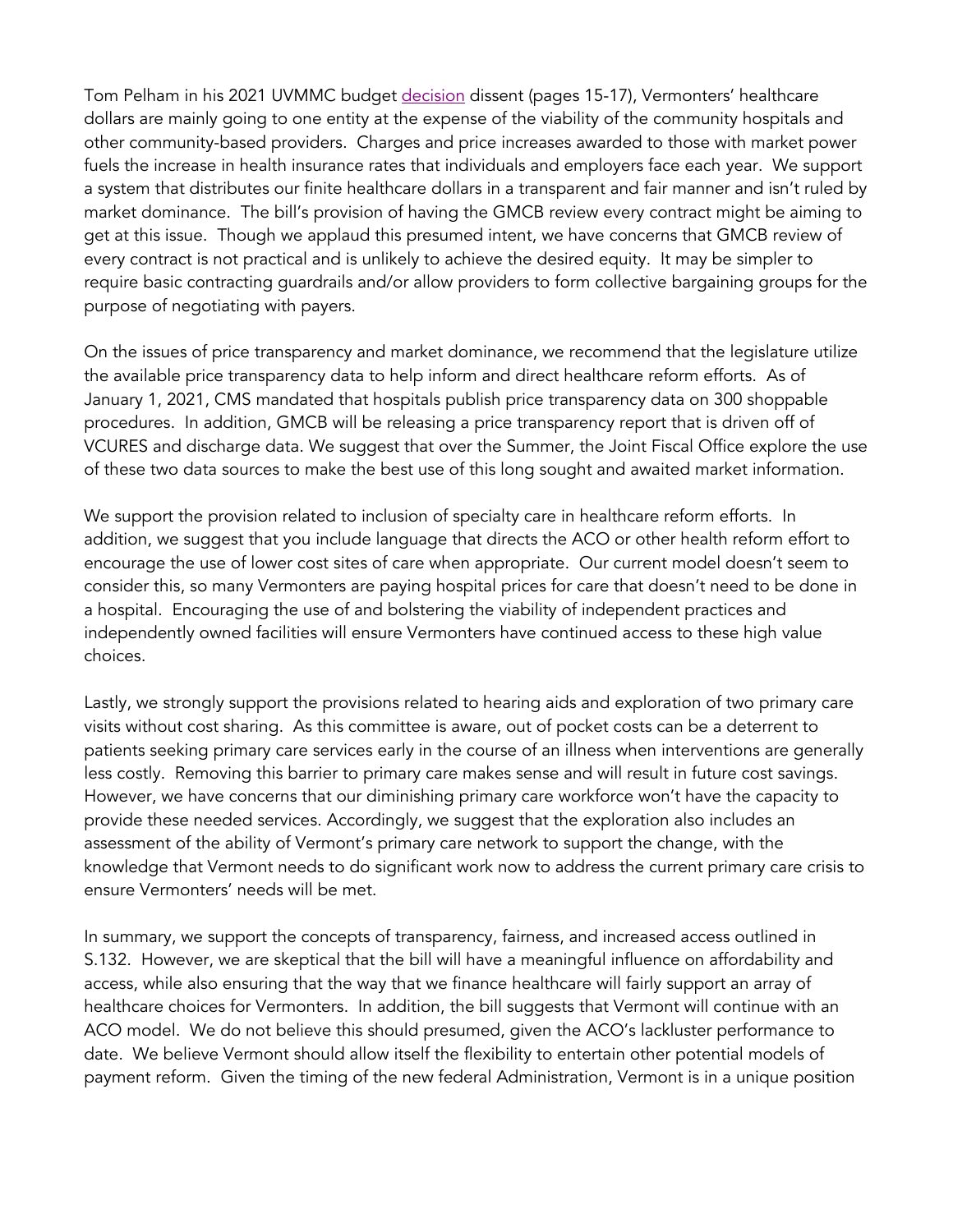to entertain creative and novel solutions to improve our healthcare system to the benefit of all Vermonters.

About HealthFirst

HealthFirst is Vermont's independent practice association representing 64 physician-owned primary care and specialty practices located across ten counties in Vermont. We estimate that approximately 85-90% of the independent practices in Vermont are HealthFirst members.

HealthFirst Feedback to the GMCB re: the All Payer Model

March 26, 2021

Susan Barrett, Executive Director, GMCB Alena Berube, Director of Health Systems Policy, GMCB Ena Backus, Director of Health Care Reform, State of Vermont

Dear Ms. Barrett, Ms. Berube and Ms. Backus:

As a member of the Green Mountain Care Board Advisory Committee, I am writing to provide feedback on the All Payer Model (APM), specifically with regard to the negotiation for a new agreement. We were asked to discuss what is currently working in the model, and whether and/or how the State of Vermont should proceed to enhance health care reform efforts. The current model falls short of its goals and should not be renewed without significant changes that strengthen and expand primary care and improve healthcare costs and access for Vermonters.

To assess how the model is working, I found it interesting to review the description of the All Payer Model on the GMCB [website.](https://gmcboard.vermont.gov/payment-reform/APM) As stated, if successful, the All Payer Model should reduce the cost of care, improve the quality of care, and improve the health of the population, all on a foundation of enhanced preventive (i.e. primary) care. To date, there have been minimal improvements in these areas despite the significant shift of financial resources to the ACO. The money would be better spent on primary care where there is ample evidence that investments result in a long-term decrease in medical  $costs^1$ .

The APM description also suggests that the majority of patients are operating in a capitated system, whereby the practice or provider is receiving an adequate per-member per-month (PMPM) payment that allows them to drastically change or improve their model of provider care. Only 6 of our 26 (23%) primary care practices are part of this capitated system. This is partly because the capitated rate would cause many of our practices to lose money, threatening their viability. In addition, many smaller practices lack the office staff or resources to invest in the ACO without a tangible return.

<sup>1</sup> Jabbarpour Y et al. Investing in Primary Care: A State-level Analysis. Robert Graham Center. July 2019. [https://www.graham-center.org/content/dam/rgc/documents/publications-reports/reports/Investing-Primary-Care-State-Level-](https://www.graham-center.org/content/dam/rgc/documents/publications-reports/reports/Investing-Primary-Care-State-Level-PCMH-Report.pdf)PCMH-Report.pdf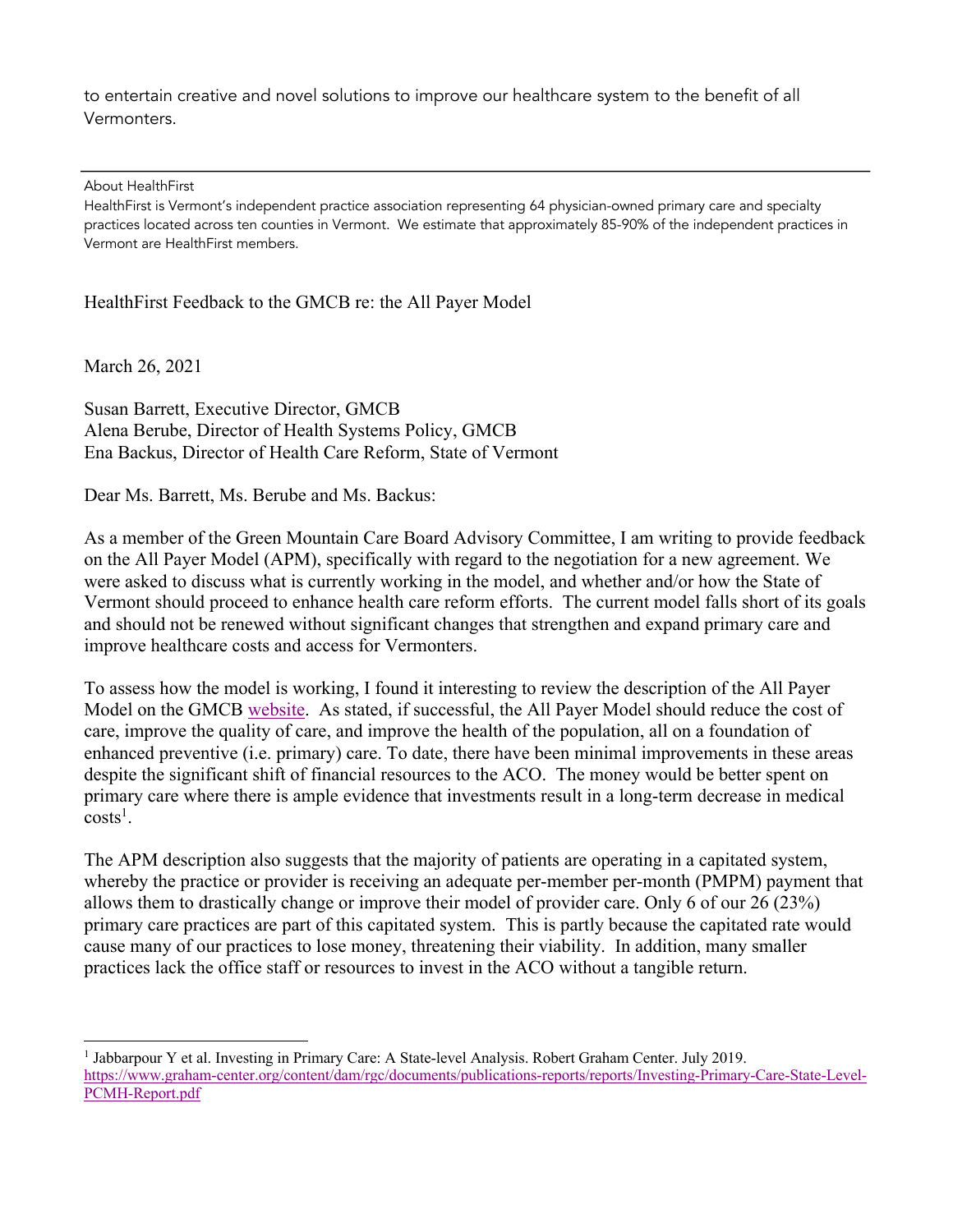For practices that are participating, approximately 30% of patients are eligible, while the other 70% remains in a fee-for-service (FFS) system. Additionally, while there were initial incentives to enroll in the pilot version of the program, those financial incentives have gradually decreased so that the program may now be financially detrimental to many practices. The end result is that there are very few, if any, practices who are able to make any structural changes in the way they provide care. Real change is unlikely unless at least 65% of a practice's patient panel is included in a model. Our current model is unlikely to get there as there is little to entice self-insured employees to sign on.

Many primary care providers (PCP) were hopeful that the APM, with its stated goal of enhanced primary care, would increase funding to primary care at a level commensurate with its value. While there have been small increases in funding through the care management payment, primary care continues to be grossly underfunded. Independent primary care practices are particularly challenged as payer reimbursements are their only source of income. Commercial rates have been stagnant for years and there is no ability to negotiate. Medicaid reimbursements are insufficient and, in fact have decreased for primary care. This is particularly challenging for practices with high Medicaid populations, which includes all our pediatric practices. The All Payer Model does not address any of these financial concerns. In fact, the model actually compounded the problem when it put a portion of practices' upfront payments at risk and tied to factors largely out of their control. There must be a sufficient PMPM floor that is not at risk that practices can rely on to sustain their practices. Primary care practices currently do not receive PMPM levels that are high enough to permit risk without jeopardizing practice viability. Each of these challenges has resulted in a decline in the number of independent primary care practices (we've lost 15 since 2015, most in rural areas). Continued loss of independent practices will further increase cost and decrease access for Vermonters. Any model that aims to control healthcare costs should be supporting and embracing these high value options.

With regard to cost and quality, our independent practices demonstrated through our previous ACO that they routinely provided high quality, lower cost care than hospital-owned practices.<sup>2</sup> Studies have demonstrated time and again that when a hospital acquires an independent practice, health care costs increase and health care quality decreases  $34$ . As such, it is imperative that independent practices continue to be a key player in meeting the stated goals of lower costs and higher quality.

In addition, we strongly championed the opening of the Green Mountain Surgery Center (GMSC), which offers a high quality, lower cost alternative to a costly hospital visit for many patients. Such centers align with the stated goal of ensuring that Vermonters are provided "the right care, at the right place, at the right time". It seems that a system with a stated goal of improving quality and reducing cost would strongly support this independent system. To date, that support has been largely absent. If

https://journals.sagepub.com/doi/full/10.1177/1077558719828938

<sup>2</sup> Vermont's ACO Shared Savings Programs: Results and Lessons Learned 2014-2016. Green Mountain Care Board. December 2017.

[https://gmcboard.vermont.gov/sites/gmcb/files/FINAL%20Year%203%20Shared%20Savings%20Program%20Results%201](https://gmcboard.vermont.gov/sites/gmcb/files/FINAL%20Year%203%20Shared%20Savings%20Program%20Results%2012%2019%202017%20to%20GMCB%20FINAL_DVHA%20update.pdf) 2%2019%202017%20to%20GMCB%20FINAL\_DVHA%20update.pdf

<sup>&</sup>lt;sup>3</sup> Capps C, Dranove D, Ody C. The Effect of Hospital Acquisitions of Physician Practices on Prices and Spending. Institute for Policy Research Northwestern University. February 2015 https://www.ipr.northwestern.edu/documents/working-papers/2015/IPR-WP-15-02.pdf

<sup>4</sup> Short MN, Ho V. Weighing the effects of vertical integration versus market concentration on hospital quality. Published online February 2019.